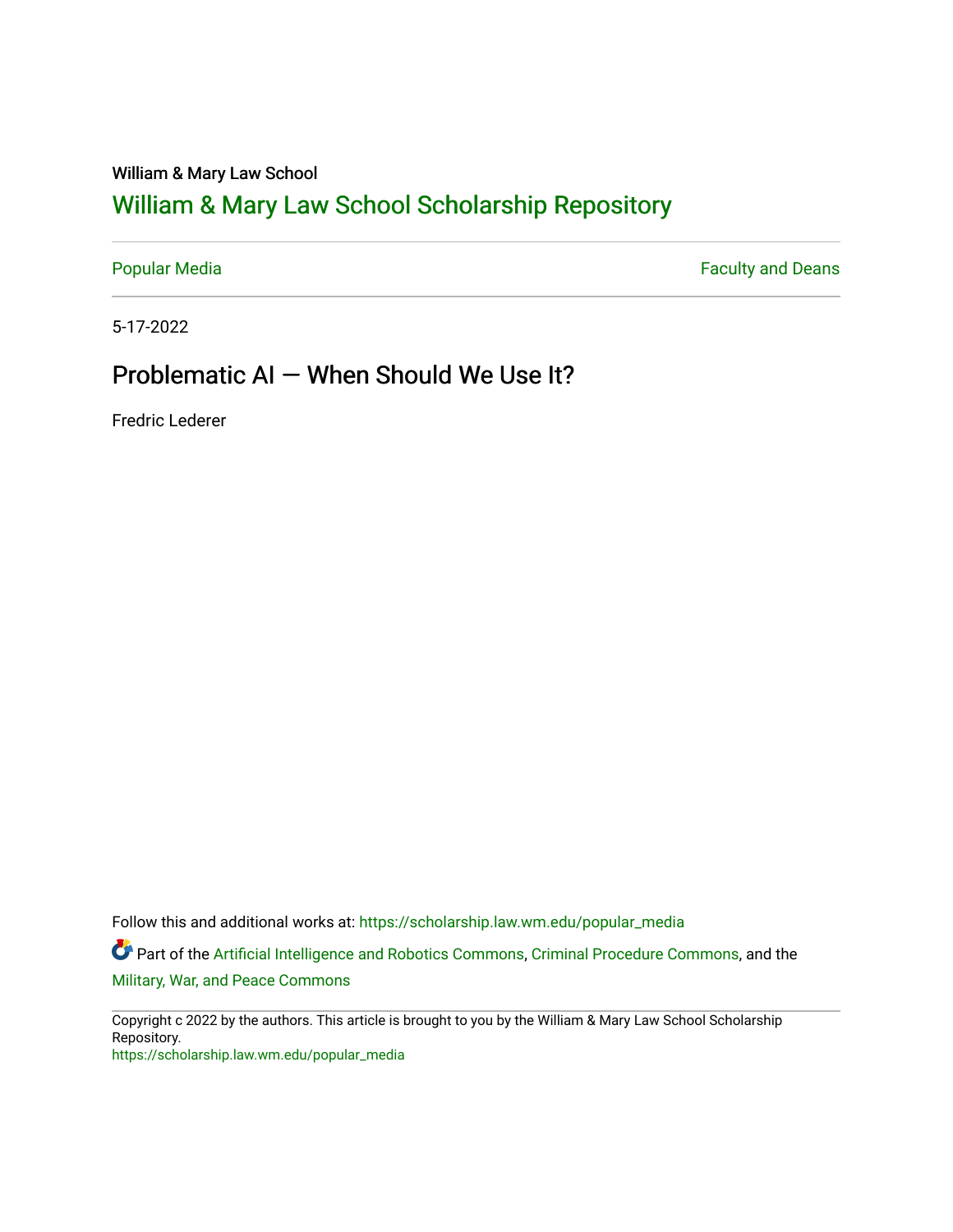# Problematic AI — When Should We Use It?

May 17 Written By Fredric [Lederer](https://www.sir.advancedleadership.harvard.edu/articles?author=6227c940bdd9494b2d79155b)



One of the most interesting and important developments in the ongoing evolution of technological tools, Artificial Intelligence (AI) is a largely misunderstood, advertising-hyped technology that is already changing our lives. Public reaction to AI use varies widely. To many, it's simply the same as saying, "produced or affected by computers." To some, it's a near magical technological innovation leading, for example, to autonomous, "self-driving" vehicles. And to others, it suggests deadly killing machines — "Killer-bots" that could supplant and destroy humanity.

Strictly speaking, according to Dr. Karl Branting of Mitre, "Artificial Intelligence" or AI can be described as "the field that seeks technology capable of human-like reasoning, perception, and control." Machine learning is a form of AI that modifies its own programming as it "learns" via exposure to new data. Accordingly, unless otherwise differentiated, my use of "Artificial Intelligence" or "AI" refers to forms of machine learning. For machine learning to function correctly, the AI program software — the "algorithm" — must be written correctly. Then, in most cases, it must be "trained." Training means that the algorithm is exposed to large amounts of accurately labeled data. AI permits computerized analysis of these vast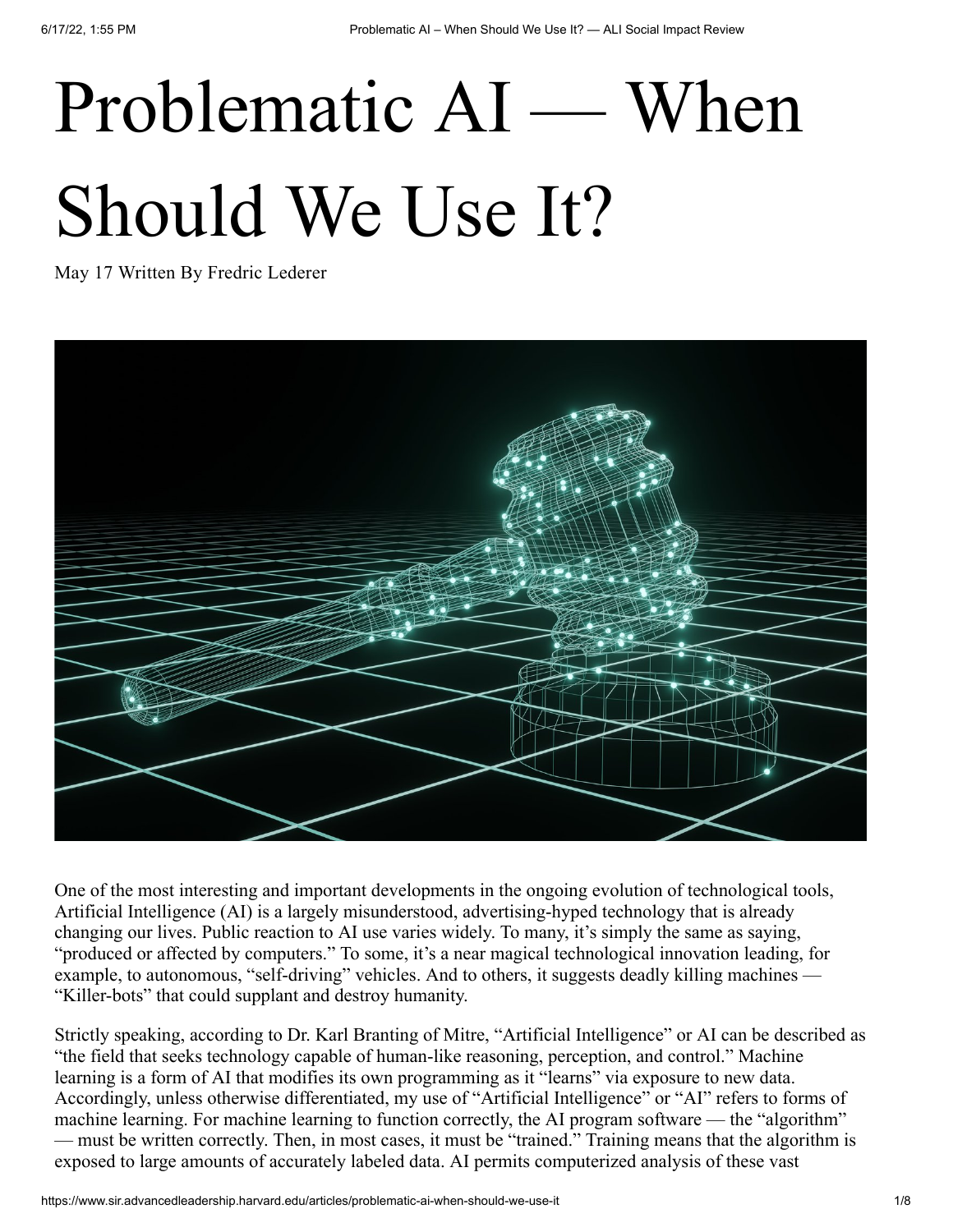amounts of data in order to discern potential causation — what facts or circumstances cause a given result. With that determination, AI systems can identify patterns, make predictions, and, if so designed, implement those predictions.

AI can vastly improve life. Consider the January 2022 traffic stoppage on Interstate 95, which trapped drivers on the highway, in some cases for up to 24 hours, because of snow. One can imagine a future AI system analyzing probable real world weather conditions, correlating them with available snow removal resources and "known" data about how drivers react to past similar weather conditions, and then advising or implementing a highway closure.

However, the nature of AI can also be problematic. No matter how it is expressed, the result of an AI data analysis is probabilistic. No matter how certain an AI result seems, the answer is always a probability, one that is dependent on data. Further, because AI modifies its own programming as it analyzes new data, we do not always know why an AI reaches a given result. When algorithms are trained with or use incorrect or biased data, the algorithm produces biased results. For example, thanks to bias and thus error, a number of [cities have banned facial recognition use for law enforcement. Technology companies using AI to select](https://www.reuters.com/article/us-amazon-com-jobs-automation-insight/amazon-scraps-secret-ai-recruiting-tool-that-showed-bias-against-women-idUSKCN1MK08G) good job candidates have discovered that using the resumes of current employees, mostly male, taught the AI to select men.

Even though training an AI with inaccurate data is a major concern, If training were the only problem, we likely could refine our process and produce accurate AI systems. However, the key to machine learning is that the algorithm "learns" as it operates; it alters its own programming to correspond with the data it uses in operation. If the algorithm is designed to encourage people to eat healthy foods, for example, and people report to the algorithm (or post on social media that is "read" by the algorithm) that they are healthier by eating fast food, the algorithm will recommend fast food unless its designers have written its programming in a manner that prevents such a possibility. Access to the Internet permits the use of large amounts of data, but often that data is inaccurate — at best. In 2016, an experimental Microsoft "Bot" designed to mimic a [teenage girl received access to Twitter. "Less than a day after she joined Twitter, Microsoft's AI bot, Tay.ai,](https://www.techrepublic.com/article/why-microsofts-tay-ai-bot-went-wrong) was taken down for becoming a sexist, racist monster." Gaining more than 50,000 followers, Tay.ai mimicked "her" followers. Therefore, the use of technology to assist in decision-making or to make important decisions without major human involvement has often been troublesome.

The question, then, is how society ought to deal with AI, a promising technology that at times is certain to malfunction. There may be uses in which accuracy and avoiding harmful behavior are so important that we must not tolerate any potential AI error. If there is a serious risk that an AI driven vehicle will "choose" to run down humans, for example, we must not use AI for that purpose unless we can install adequate safeguards.

Usually, those who are troubled by current or future AI use have two primary concerns. First, in some areas AI decision-making should not be a substitute for fundamental decisions only humans should make. Second, for most AI uses, the problem is that in light of *how people behave,* AI has a strong likelihood of yielding erroneous results that will be assumed to be correct. Evolving [ethical standards](https://futurium.ec.europa.eu/en/european-ai-alliance/pages/altai-assessment-list-trustworthy-artificial-intelligence) and [algorithmic justice](https://www.ajl.org/) may be useful; however, given the nature of AI, it's not helpful to say, "Do no harm."

We live in an imperfect world, one that contains many types of bias. The key problem in using AI algorithms is that AI tends to reflect the real world's bias. Given that our goal is — or ought to be making our world better, which is to say not just more efficient or less expensive to live in, but also fairer, and more equitable, I believe the following three-part framework to examine AI's usefulness can be of value.

*Will the proposed AI use most likely be no worse than current reasonable human analysis and decision-making?*

*Does the proposed AI use reflect reasonable efforts to eliminate inaccuracy and bias?*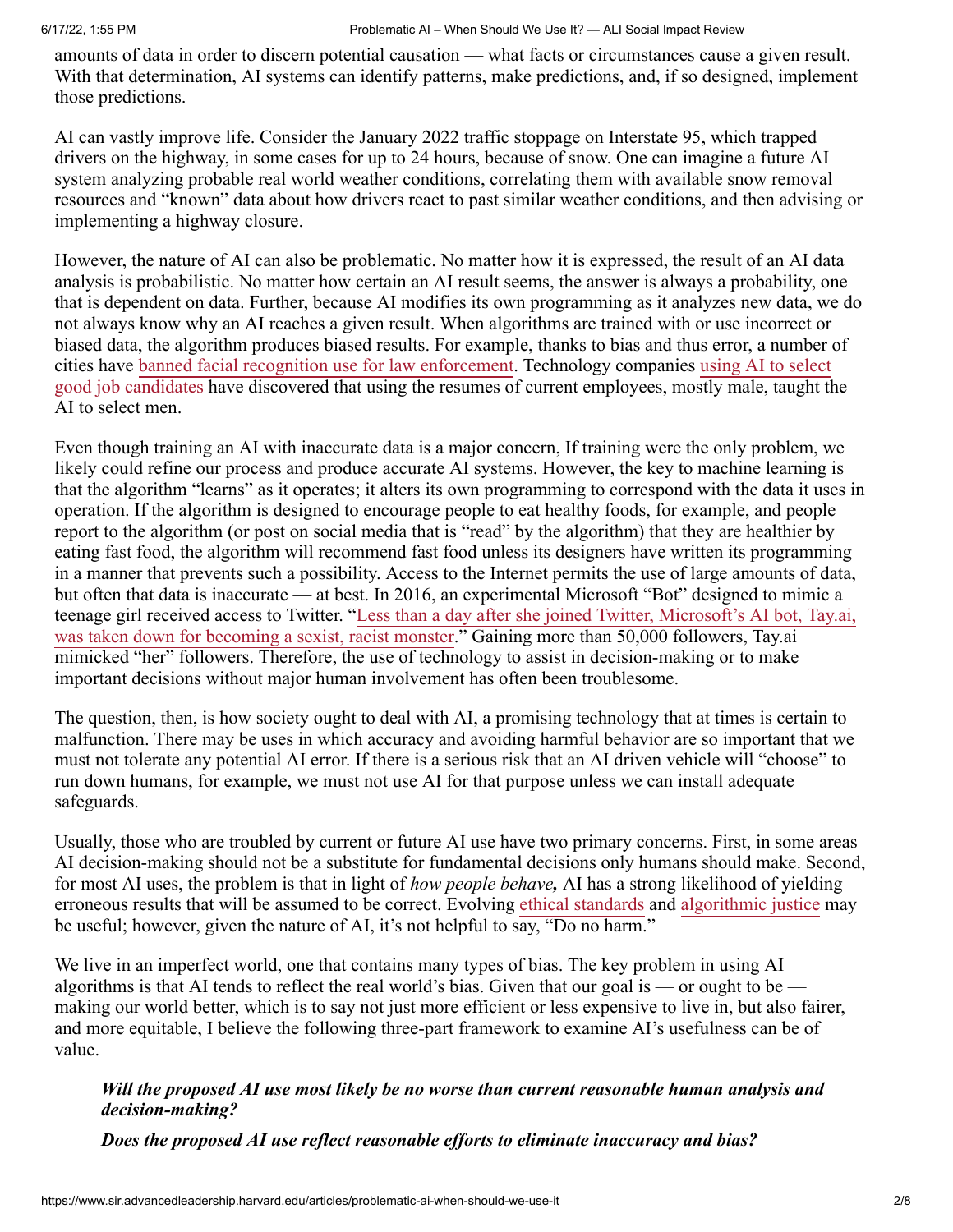#### *Is there a reasonable chance that if the AI use is allowed to evolve, it will become fairer and more accurate than human efforts?*

These recommendations embrace the classic cliché, "the perfect is the enemy of the good." In dealing with human decision-making, comparisons ought to be made using reality — the average, normal person rather than a near-mythical, all-knowing wise person who doesn't exist.

Two AI uses that well illustrate my analytical framework are the use of AI to predict recidivism for pretrial release and sentencing in criminal cases and the use of AI-controlled weaponry.

#### **Predicting Future Criminal Misconduct**

Sometimes, we need to determine the likelihood that a person will commit a crime. When persons are arrested, they go before a judge or magistrate who must determine the conditions, if any, by which they can be released while awaiting trial. In theory, absent a statute or court rule permitting [preventive detention](https://www.ncsc.org/__data/assets/pdf_file/0026/63665/Pretrial-Preventive-Detention-White-Paper-4.24.2020.pdf) to avoid likely future misconduct, the question should be what condition or combination of conditions will ensure that the defendant will show up for trial. However, in addition to the numerous jurisdictions with formal preventive detention procedures, most judges take into consideration the possibility that the accused may commit another crime pending trial. This consideration can result in pretrial detention or sharply increase the amount of bail, quite possibly to such a level that the accused cannot secure release. How does a judge, who does not personally know the defendant, determine the likelihood that that person will commit a crime before trial, especially a crime of violence? The same question faces a sentencing judge who must determine what punishment to mete out after a defendant is convicted. If the judge is concerned that a defendant is likely to reoffend, the judge may wish to impose a more severe sentence to protect the public.

A number of organizations now offer "Risk Assessment" tools — non-machine learning technology that is intended to predict the likelihood of future criminal conduct. Originally intended to help with postincarceration release decision-making, this technology is now used in both pretrial release decisions and sentencing. A judge or court official inputs basic data about the defendant, and the algorithm provides what amounts to a probability score prediction of future crime. The technology does not make the actual pretrial release or sentencing decision. The judge does that, but only after taking the AI prediction into consideration.

The use of this technology was challenged in a well-known 2017 Wisconsin State Supreme Court case involving sentencing, *[State v. Loomis](https://scholar.google.com/scholar_case?case=3222116451721963278&hl=en&as_sdt=6&as_vis=1&oi=scholarr)*. In *Loomis*, the defendant asserted, among other things, that his sentence violated due process because the court employed a commercial technology product, COMPAS (Correctional Offender Management Profiling for Alternative Sanctions), to predict his likely recidivism. As the Court explained:

COMPAS is a risk-need assessment tool designed by Northpointe, Inc. to provide decisional support for the Department of Corrections when making placement decisions, managing offenders, and planning treatment. The COMPAS risk assessment is based upon information gathered from the defendant's criminal file and an interview with the defendant.

A COMPAS report consists of a risk assessment designed to predict recidivism and a separate needs assessment for identifying program needs in areas such as employment, housing and substance abuse. The risk assessment portion of COMPAS generates risk scores displayed in the form of a bar chart, with three bars that represent pretrial recidivism risk, general recidivism risk, and violent recidivism risk. Each bar indicates a defendant's level of risk on a scale of one to ten.

As the Presentence Investigation Report (PSI) explains, risk scores are intended to predict the general likelihood that those with a similar history of offending are either less likely or more likely to commit another crime following release from custody. However, the COMPAS risk assessment does not predict the specific likelihood that an individual offender will reoffend. Instead, it provides a prediction based on a comparison of information about the individual to a similar data group.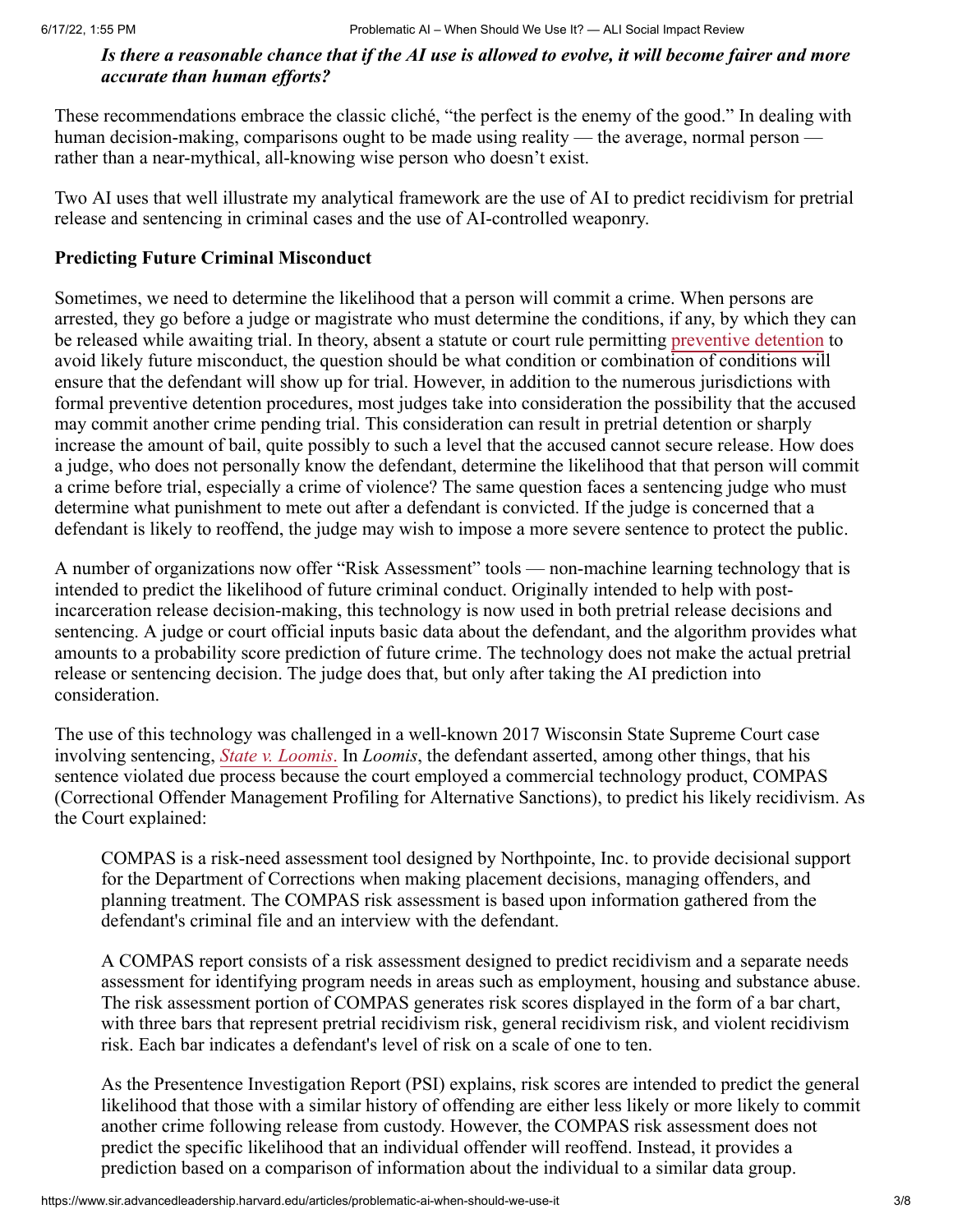Loomis attacked the use of the COMPAS prediction on other grounds as well, including that he was not allowed to inspect the computer code itself because COMPAS' manufacturer, Northpointe, Inc., invoked the trade secret privilege to keep it secret. The Court opined that "Although Loomis cannot review and challenge how the COMPAS algorithm calculates risk, he can at least review and challenge the resulting risk scores set forth in the report attached to the PSI."

Ultimately, the Court sustained the use of the COMPAS risk assessment as a factor in determining a sentence, but made it clear that it was doing so because the judge was responsible for making the actual sentencing decision and the COMPAS assessment was only one factor the judge considered. The Court expressly noted ProPublica's analysis, which reported that COMPAS was racially biased:

A recent [analysis](https://www.propublica.org/article/how-we-analyzed-the-compas-recidivism-algorithm) of COMPAS's recidivism scores based upon data from 10,000 criminal defendants in Broward County, Florida, concluded that black defendants "were far more likely than white defendants to be incorrectly judged to be at a higher risk of recidivism." Likewise, white defendants were more likely than black defendants to be incorrectly flagged as low risk. Although Northpointe disputes this analysis, this study and others raise concerns regarding how a COMPAS assessment's risk factors correlate with race. [The interested reader may wish to consult Mission and Scope  $\cdot$ Harvard Data Science Review, which concludes that COMPAS was not racially biased but very complicated in its structure.]

The Court opined that while any use of COMPAS would require the PSI to warn the user about concerns, providing the sentencing court with more information than would be available without the COMPAS assessment would still be helpful.

There are many criticisms of using risk assessment tools, not the least of which are that they are grouporiented and reflect past data. Moreover, those data fail to deal with the history and behavior of the specific person involved. In addition, as many Americans rely heavily on technology, they may well give undue weight to [technological predictions,](https://openscholarship.wustl.edu/cgi/viewcontent.cgi?article=1166&context=law_lawreview) especially when they emanate from something called "Artificial Intelligence." This may be especially true as most lawyers and judges do not have technological backgrounds.

Why then did the Supreme Court of Wisconsin reject the *Loomis* challenges? The key can be found in its discussion of and preference for "evidence-based sentencing":

It is helpful to consider Loomis's due process arguments in the broader context of the evolution of evidence-based sentencing. Wisconsin has been at the forefront of advancing evidence-based practices. In 2004, this court's Planning and Policy Advisory Committee (PPAC) created a subcommittee "to explore and assess the effectiveness of policies and programs ... designed to improve public safety and reduce incarceration."

From that initial charge, Wisconsin's commitment to evidence-based practices and its leadership role have been well documented. Initially, a variety of risk and needs assessment tools were used by various jurisdictions within the state. In 2012, however, the Wisconsin Department of Corrections selected COMPAS as the statewide assessment tool for its correctional officers, providing assessment of risk probability for pretrial release misconduct and general recidivism.

In [the prior Wisconsin Court of Appeals case] *Gallion* we warned of ad hoc decision making at sentencing: "Experience has taught us to be cautious when reaching high consequence conclusions about human nature that seem to be intuitively correct at the moment. Better instead is a conclusion that is based on more complete and accurate information..." We encouraged circuit courts to seek "more complete information upfront, at the time of sentencing. Judges would be assisted in knowing about a defendant's propensity for causing harm [and] the circumstances likely to precipitate the harm..."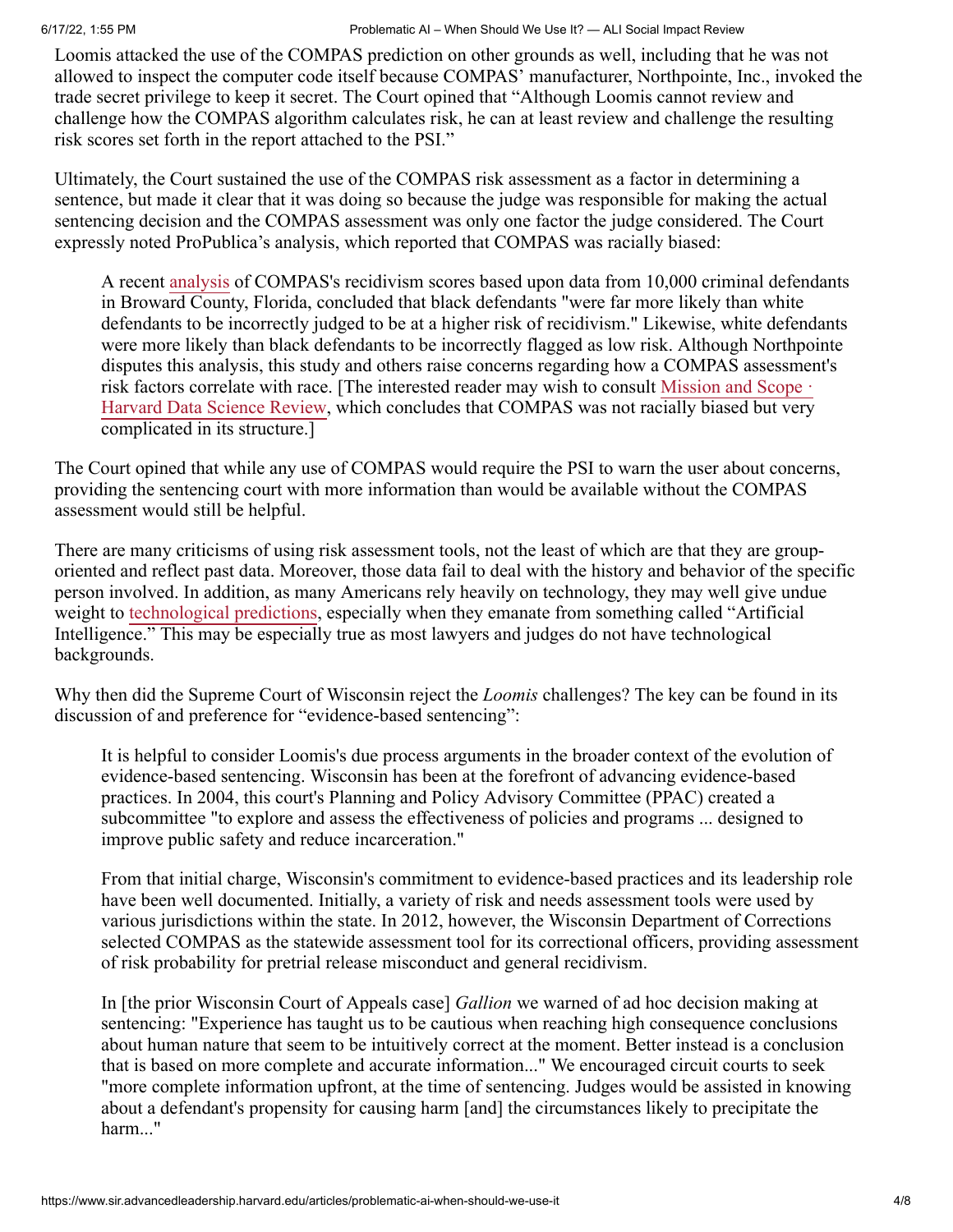6/17/22, 1:55 PM Problematic AI – When Should We Use It? — ALI Social Impact Review

Concern about ad hoc decision making is justified. A myriad of determinations are made throughout the criminal justice system without consideration of tested facts of any kind. Questions such as whether to require treatment, if so what kind, and how long supervision should last often have been left to a judge's intuition or a correctional officer's standard practice.

Sentencing has long been recognized as a fundamental problem in criminal law and justice. Judges make important decisions with inadequate data. Judges are rarely provided with clear cut sentencing goals. When they formally exist, they usually are not ranked by priority of importance. In the absence of a statutory or rule requirement, it becomes inherently difficult, if not plainly impossible, to say what the "right" sentence is. Interestingly, in the allied area of pretrial release, the National Center for State Courts has reported:

In an exhaustive [analysis](https://www.ncsc.org/__data/assets/pdf_file/0026/63665/Pretrial-Preventive-Detention-White-Paper-4.24.2020.pdf) of a nationally representative sample of over 70,000 felony defendants on pretrial release from the seventy-five largest counties in the U.S. between 1990 and 2006, researchers found that historically judges have often released and detained the wrong people. Half of those detained had less than a 20% chance of re-arrest while an equivalent number of those released had a greater likelihood of committing a crime.

Inconsistent and arbitrary sentencing is commonplace. [Disparity in sentencing by race](http://www.naacp.org/pages/criminal-justice-fact-sheet) is well recognized. It is not unusual for co-actors tried separately to receive highly inconsistent sentences in civilian courts. In a major effort to ameliorate the problem, Congress created the [Federal Sentencing Guidelines](https://www.ussc.gov/guidelines), which attempted to provide some degree of consistent sentencing in the federal courts. In 2005, the Supreme Court held that they were not binding in *[United States v. Booker](https://www.law.cornell.edu/supct/html/04-104.ZS.html)*.

In most cases, judges need not explain their sentencing decisions. We have made progress in that legally and now culturally, we recognize that offenders should not have their sentences determined in whole or in part by race, ethnic background, religion, and the like — although we still have disparate sentencing in that regard.

In short, human decision-making in sentencing is inadequate. It is arbitrary, sometimes capricious. Often it defies explanation or adequate justification. Furthermore, this has been problematic for centuries. What of AI risk assessments? Of course, the COMPAS risk assessment used in *Loomis* was only one part of the sentencing data the judge used. Although human beings have changed little when it comes to sentencing, technology holds the promise of improvement. Its rapid pace of development is obvious. Today's "telephone" represents an example; smart phones have become data hubs, health monitors, communication centers, the source of personal videoconferencing, audio-video communications, and more. Had the Wisconsin Supreme Court held that the deficiencies in COMPAS violate due process, it likely would have signaled to commercial concerns that further development work would have been unwarranted financially. In light of its holding, along with those of other courts, companies can now continue working to improve their products notwithstanding the clear deficiencies in the current technology. There is a reasonable chance that eventually AI will prove superior to human judgment. When AI risk assessment, deeply flawed as it is, is compared with human behavior, it may not be so bad after all. More importantly, it probably will improve with time, while human ability appears to be largely fixed. This presupposes that the nature of risk assessments remains unchanged. It could be that augmented assessments could be used to help judges recognize their own biases and information shortcomings.

Applying the proposed AI uses framework to recidivism, we could conclude that:

#### *Will the proposed AI use most likely be no worse than current reasonable human analysis and decision-making?*

Especially in light of what is understood about the limitations of AI risk assessments, courts that allow judges to use them but not completely defer to them are no worse than unaided human decisionmaking.

*Does the proposed AI use reflect reasonable efforts to eliminate inaccuracy and bias?*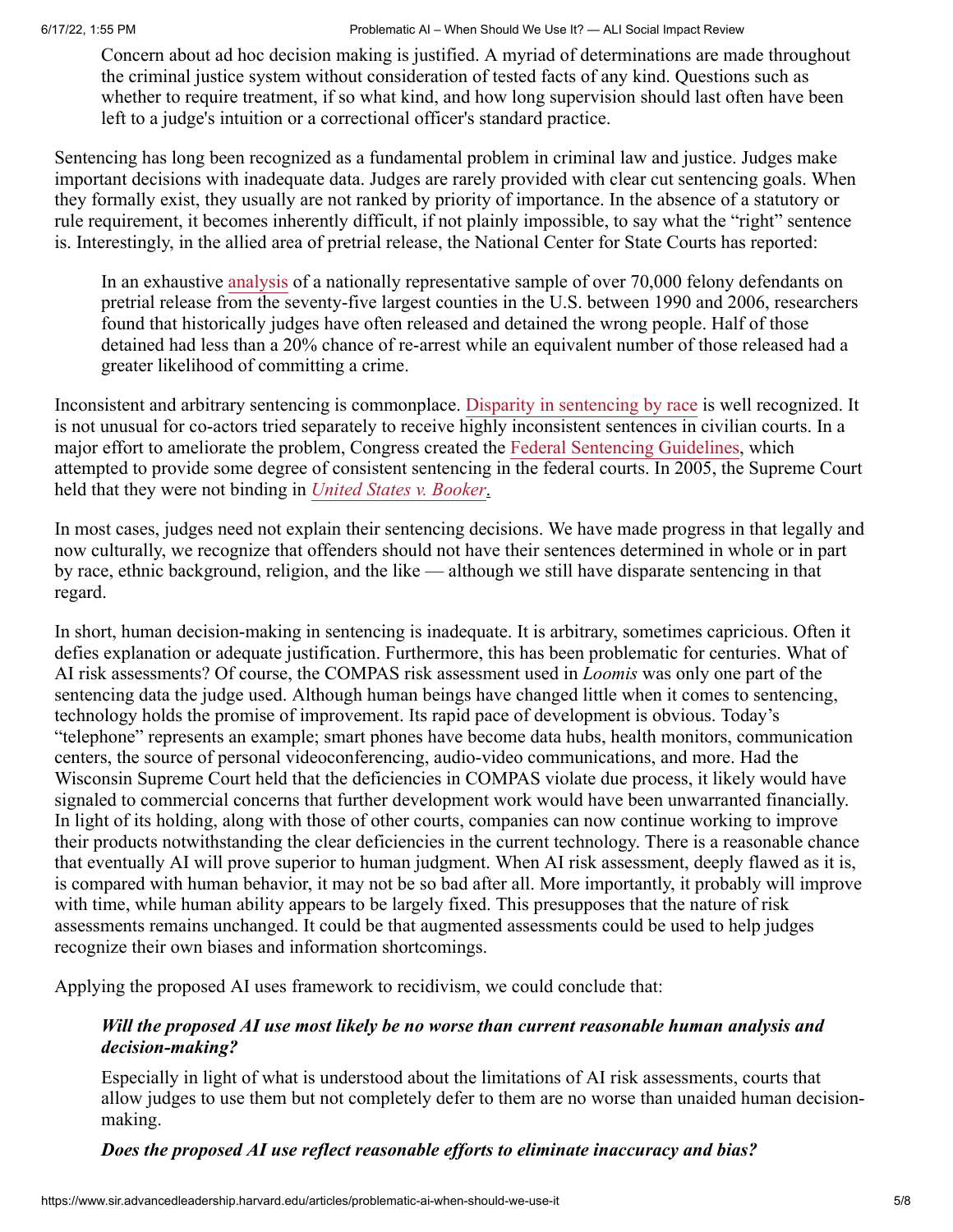The limitations of technological risk assessments have been discussed extensively in both scholarly and public literature, and it would appear that work to improve the risk assessments is ongoing.

#### *Is there a reasonable chance that if the AI use is allowed to evolve, it will become fairer and more accurate than human efforts?*

Given the nature of technological change, there is a reasonable probability that AI risk assessments will improve. The field is an evolving science.

This proposed AI use framework supports the Wisconsin Supreme Court's decision in *Loomis*, albeit in a more nuanced fashion.

#### **Autonomous Weapons Systems**

Modern warfare is lethal and fast. An attack can be launched with such surprise that notice, if any, is only a matter of minutes. Accordingly, there is great interest in potentially autonomous weapon systems that can remain ready for long periods, whether attended by people or not, and can react instantly when necessary. The fundamental [moral objections](https://futureoflife.org/2016/02/09/open-letter-autonomous-weapons-ai-robotics/) to AI-controlled weapons are that machines ought not to "decide" to take a life, and that such weapons would inspire a new arms race. Rather, humans should either make the decision to fire or at least be "on the loop" and able to make the decision to withhold that permission from an autonomous weapon system. [*Note on terminology:* "on the loop" is different from "in the loop"; "in the loop" requires human decision-making while "on the loop" permits a human to stop the weapon.]

Setting aside the moral question, however, there often appears to be an assumption, stated or otherwise, that human judgment is possible on the modern battlefield and that our judgment is better than machine judgment. That assumption can be fallacious for two reasons: the nature of the modern high-tech battlefield in which decisions must be made faster than humans are capable of and the inherent fallibility of human decision makers, especially in combat.

Commendable efforts to constrain warfare have been with us for a long time and form the basis of the Geneva Accords, the Hague Conventions of 1899 and 1907, and the Geneva Protocol. Over the centuries, moral objections have been raised to various types of weapons. Gunpowder permitted killing at a great distance. Some claimed that was immoral because it removed the risk of harm from the target who otherwise would have to be personally faced. More recently, we have questioned the ethics of using nuclear weapons, "dumb" mines, and improvised explosive devices (IEDs).

Setting aside the moral issues surrounding war and weapons, objections to AI-controlled weaponry center on out-of-control weapons and the possibility that AI-controlled weapons systems could make decisions that harm or kill the wrong people. AI "Killer-bots" embody the fear personified in science fiction stories by Fred Saberhagen of AI "Berserker" starships that seek to destroy all life throughout the galaxy. Given that machines can malfunction, the need to be able to deactivate a weapons system seems obvious. The more difficult question is the degree to which, if at all, a human should have to authorize the operation of an AI weapon so that it cannot fire at a specific target without a real person's approval. Although it appears that the U.S. does not now have "lethal autonomous weapons systems," current [U.S. policy](https://sgp.fas.org/crs/natsec/IF11150.pdf) does not require such human involvement, the requirement for a "human in the loop."

Modern warfare often is too fast for human judgment. Technology has enabled massive enemy attacks to be undetectable until the last minute. Defending against them is difficult. One response to this problem is the Phalanx CIWS Weapon System. As its manufacturer, [Raytheon Missiles and Defense](https://www.raytheonmissilesanddefense.com/what-we-do/naval-warfare/ship-self-defense-weapons/phalanx-close-in-weapon-system), defines it, the U.S. Navy Phalanx CIWS Weapon System "is a rapid-fire, computer-controlled, radar-guided gun that can defeat anti-ship missiles and other close-in threats on land and at sea." The system is:

a fast-reaction, rapid-fire 20-millimeter gun system that provides U.S. Navy ships with a terminal defense against anti-ship missiles that have penetrated other fleet defenses. Designed to engage anti-ship cruise missiles and fixed-wing aircraft at short range, [Phalanx](https://man.fas.org/dod-101/sys/ship/weaps/mk-15.htm) automatically engages functions usually performed by separate, independent systems such as search, detection, threat evaluation,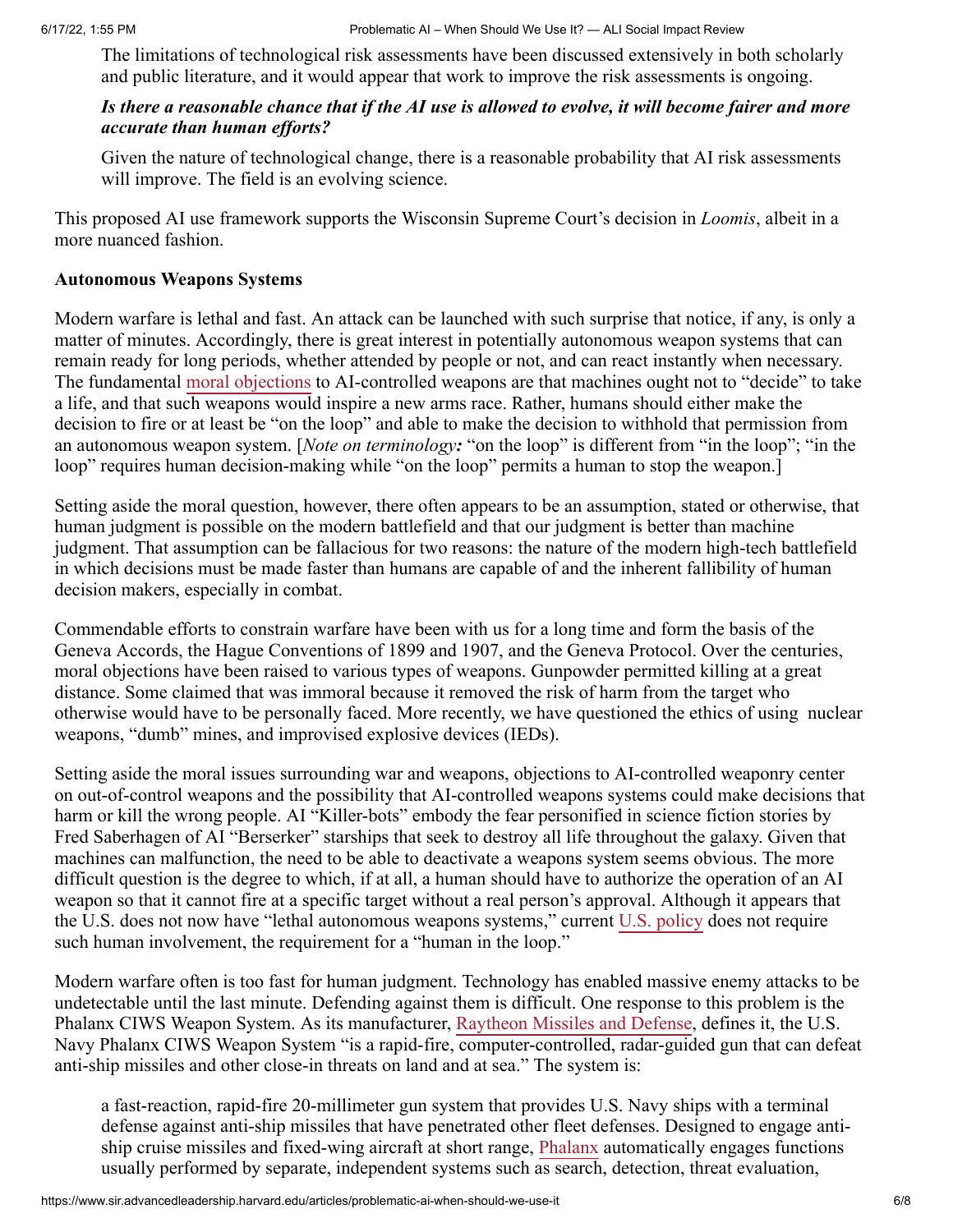acquisition, track, firing, target destruction, kill assessment and cease fire... [The weapon fires] at either 3,000 or 4,500 rounds-per-minute...

Although a human being must turn on the system, it is otherwise automatic insofar as target engagement is concerned.

In addition to the need to choose targets in speed and data overload circumstances, technology often is used to compensate for inadequate troop strength and inadequate human decision-making. Consider "dumb" landmines. Placed on or under the ground to deny enemy access to large areas, mines detonate when a person steps on them, pulls a tripwire, or engages a similar device. Landmines not only kill innocent noncombatants during war but also often continue to be fatal risks for years after a war ends. Despite continuing protest, we use landmines largely because we don't have enough personnel to replace them. What about using AI systems to decide whether to fire a mine?

As of 2015, Samsung had manufactured the [Samsung SGR-AI](https://www.pbs.org/newshour/world/5-weapons-that-dont-need-a-human-to-pull-the-trigger), which was installed in the Korean demilitarized zone. The system is a technological sentry that not only detects targets up to two miles away but also can function automatically using its own target detection system. Why might we want to use such a device in an automatic mode? Clausewitz is credited with the expression the "fog of war," the difficulty of knowing what is really happening in combat. If we were to use only human beings to decide whether to fire a weapon, who makes the fire/no fire decision? Unless we use the system now used for remote drone operations with drone pilots potentially thousands of miles away from the target, that person is likely to be an on-the-spot exhausted soldier or Marine with limited information trying to cope with numerous immediate requirements. How good will that person's decision be compared with a device that never gets tired, hungry, or distracted, and which has been programmed not to fire at what appears to be children or other non-combatants?

What of the remote drone pilots then? They are often stressed human beings with all that brings. They too make errors. The Defense Department has declared that the August 29, 2021 Kabul drone strike "killed 10 [civilians, including an aid worker and seven children" despite the fact that the drone and its operator tracke](file:///C:/Users/patricialewis/Downloads/killed%2010%20civilians,%20including%20an%20aid%20worker%20and%20seven%20children)d the vehicle involved for hours.

If we compare AI-based weapons systems with human decision-making, it becomes apparent that AI systems may be able to function properly when human beings can't. Properly programmed with law of war constraints, AI systems may produce more lawful results than human military personnel can**.** That AI systems may err is clear. But we must compare that error to the probable human error. For an interesting discussion of this general topic see Mackenzie Patrick Eason, *Lethal Autonomous Weapon Systems: [Reconciling the Myth of Killer Robots and the Reality of the Modern Battlefield](https://dukespace.lib.duke.edu/dspace/bitstream/handle/10161/23212/Eason_duke_0066N_16305.pdf?sequence=1&isAllowed=y)*.

Returning to my proposed AI use framework and applying them to possible AI weapons systems:

#### *Will the proposed AI use likely be no worse than current reasonable human analysis and decisionmaking?*

Human-controlled weapons system decisions are likely to be made by fallible people with inadequate information in circumstances in which their reasoning ability is adversely affected by combat conditions, inadequate information, and insufficient time — constraints less likely to apply to AI systems.

#### *Does the proposed AI use reflect reasonable efforts to eliminate inaccuracy and bias?*

Yes. At least in the U.S., we make weapons systems that are intended to comply with law and practical, including political, needs.

#### *Is there a reasonable chance that if the AI use is allowed to evolve, it will become fairer and more accurate than human efforts are?*

In light of the increasing analytical ability of AI systems and the ability to make faster-than-human decisions evaluating more data than a person can evaluate, the answer is "yes."